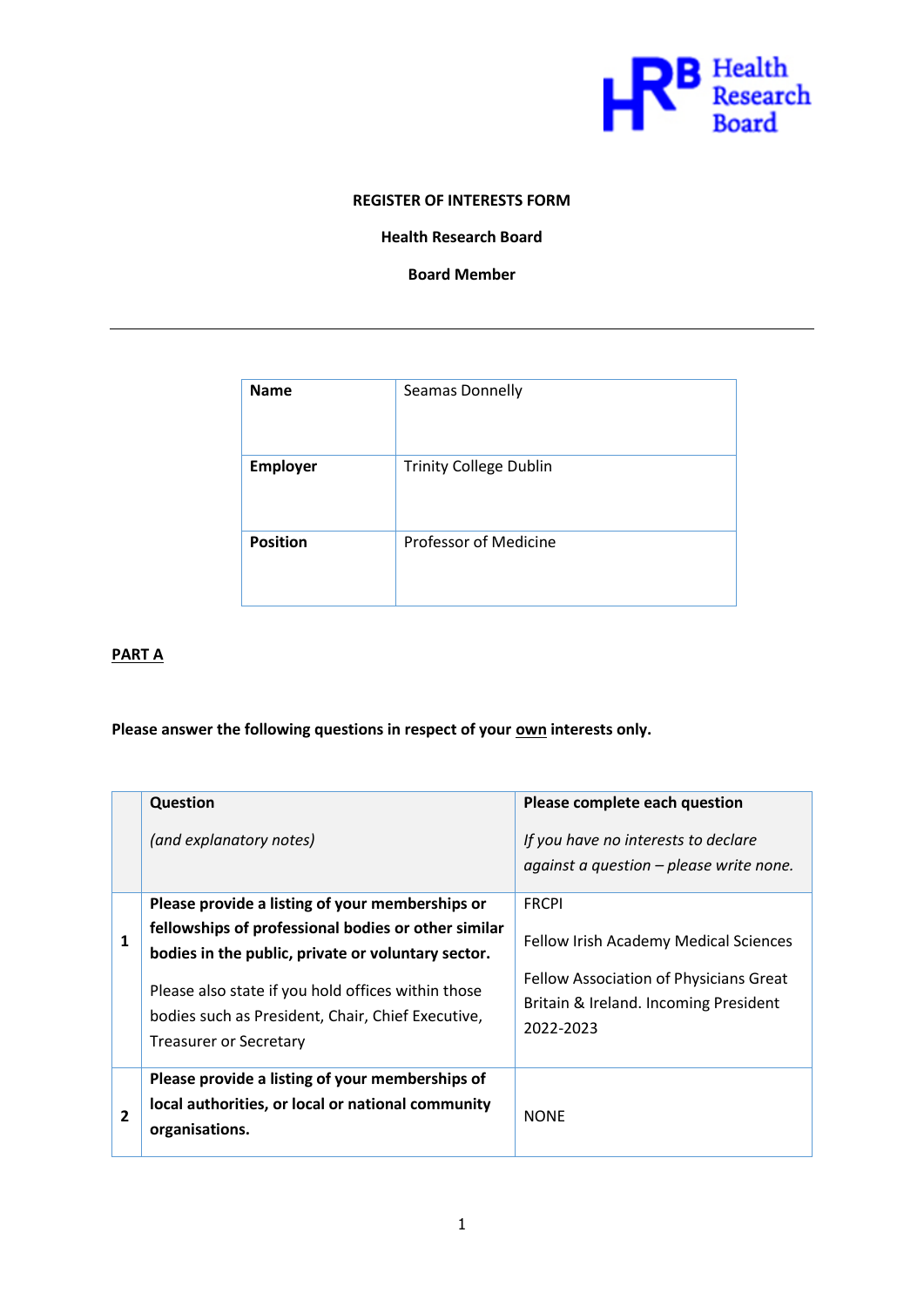

|   | Please also state if you hold offices within those   |                                          |
|---|------------------------------------------------------|------------------------------------------|
|   | bodies such as President, Chair, Chief Executive,    |                                          |
|   | <b>Treasurer or Secretary</b>                        |                                          |
|   |                                                      |                                          |
|   |                                                      |                                          |
| 3 | Please provide a listing of all positions of         |                                          |
|   | authority that you hold in charity or voluntary      | Medical Director, Irish Lung Foundation  |
|   | organisations in the field of research or health     |                                          |
|   | and social care.                                     | <b>Board Member Tallaght University</b>  |
|   |                                                      | <b>Hospital Foundation</b>               |
|   | When completing this question please state the       |                                          |
|   | name of the organisation and the position that you   | Board Member, iSARC- Sarcoidosis         |
|   | hold                                                 | <b>Support Charity</b>                   |
|   |                                                      |                                          |
|   |                                                      |                                          |
| 4 | Please list other connections with professional      | <b>NONE</b>                              |
|   | bodies, voluntary or other organisations in the      |                                          |
|   | field of research or health and social care not      |                                          |
|   | already disclosed above.                             |                                          |
|   |                                                      |                                          |
|   |                                                      |                                          |
| 5 | Please list the consultancies, directorships and/or  | Scientific Advisory Board - Galecto      |
|   | advisory positions that you hold that relate to      | (Biotech Company)                        |
|   | <b>Research medical or healthcare</b>                | Clinical IPF Advisory Board - Boehringer |
|   | pharmaceutical company or organisation               | Ingelheim (Pharma Company)               |
|   |                                                      |                                          |
|   | public body                                          | Trinity Director, Health Innovation Hub  |
|   | political party                                      | Ireland (EI funded enterprise)           |
|   |                                                      |                                          |
|   | When completing this question please state the       |                                          |
|   | name of each organisation, which of the above        |                                          |
|   | four categories it belongs to and the nature of your |                                          |
|   | role.                                                |                                          |
|   |                                                      |                                          |
|   |                                                      |                                          |
| 6 | Please list the names of any person(s) or            |                                          |
|   | company(s) that you are connected with that you      |                                          |
|   | are aware of having                                  |                                          |
|   |                                                      | <b>NONE</b>                              |
|   | a contractual arrangement for matters                |                                          |
|   | affected by HRB business                             |                                          |
|   |                                                      |                                          |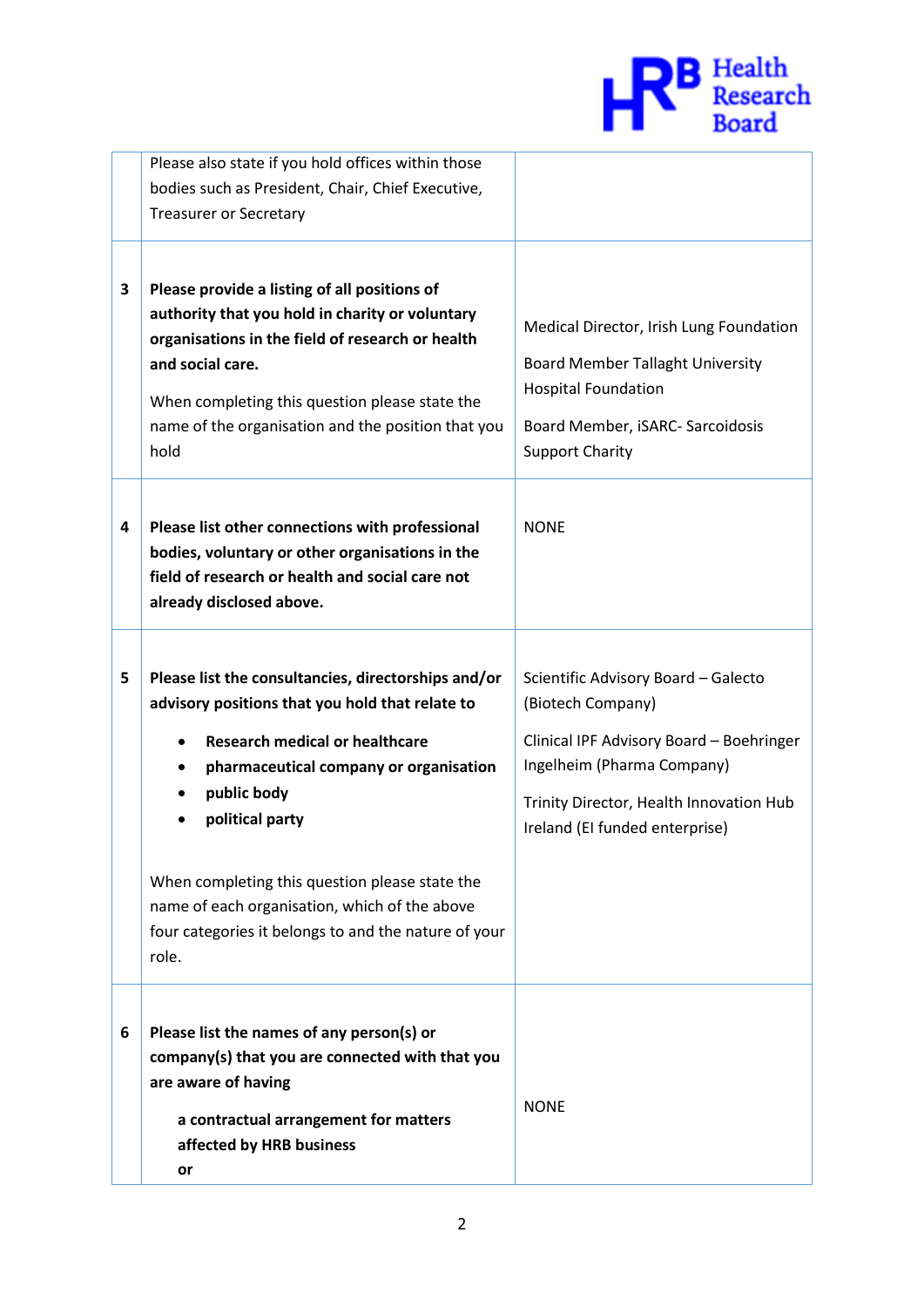

|   | is involved in tendering for such a contract                                                                                                                                                                                                                                                                                                                                                                                                              |             |
|---|-----------------------------------------------------------------------------------------------------------------------------------------------------------------------------------------------------------------------------------------------------------------------------------------------------------------------------------------------------------------------------------------------------------------------------------------------------------|-------------|
|   | When answering this question please state the<br>name of the person, name of company, and the<br>matter affected by HRB business or the contract<br>under tender.                                                                                                                                                                                                                                                                                         |             |
| 7 | Please list your membership (including being a<br>shareholder) or association with any other<br>companies, organisations or individuals which<br>may have an interest in the work of the HRB.<br>For the purposes of answering this question<br>shareholdings valued at more than €15,000 or of<br>more than 5% of the issued capital of a company<br>should be disclosed. It is not necessary to include<br>the value of your shareholding on this form. | <b>NONE</b> |
| 8 | Please state the name and position of the<br>person(s) to whom you report to on a regular<br>basis in the course of your employment                                                                                                                                                                                                                                                                                                                       |             |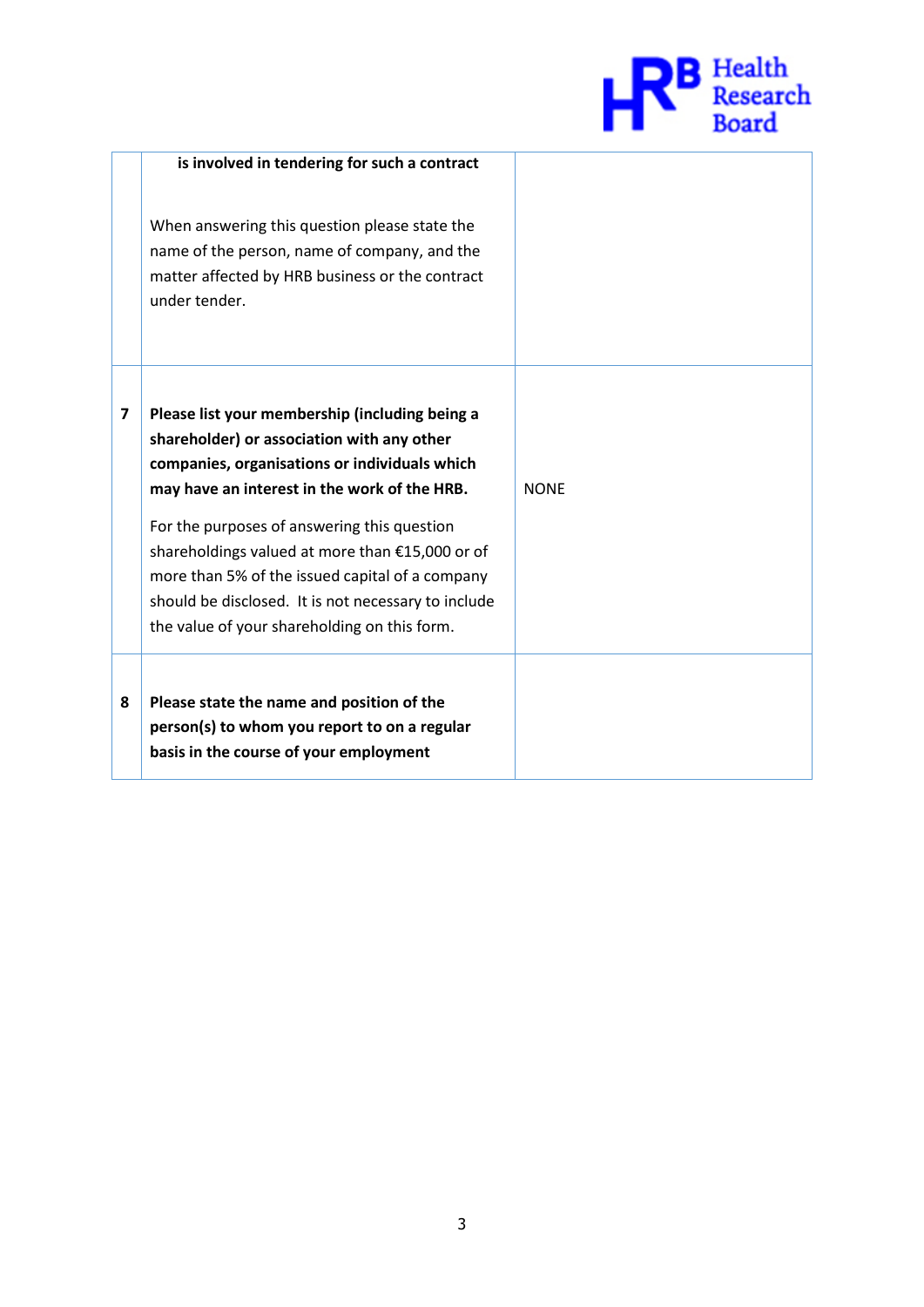

# **TABLE 1**

# **Current Research Funding**

*Please include your own name in the relevant column.* 

*Definitions of Co-applicants and collaborators are set out at the end of the form.*

| <b>Title of research</b><br>project                                                                                                                                                              | <b>Funding Scheme</b>                                                      | <b>Funding Agency</b>         | Amount<br>funded € | <b>Research start</b><br>date<br>and<br>end date |
|--------------------------------------------------------------------------------------------------------------------------------------------------------------------------------------------------|----------------------------------------------------------------------------|-------------------------------|--------------------|--------------------------------------------------|
| Harnessing the power<br>of the Gut-Lung Axis:<br>How Dietary Short-<br>Chain Fatty Acids<br><b>Balance Inflammatory</b><br><b>Outcomes in Chronic</b><br>Obstructive<br><b>Pulmonary Disease</b> | Emerging<br><b>Investigator Award</b><br>for Health 2019<br>(EIA-2019-004) | <b>HRB</b>                    |                    | March 2020 -<br>2024                             |
| Translational<br>Medicine                                                                                                                                                                        | Open Call                                                                  | Meath<br>Foundation           | 465K               | 2018-2020                                        |
| <b>Health Innovation</b><br><b>Hub Ireland</b>                                                                                                                                                   | Enterprise Ireland                                                         | EI                            | 5 million          | 2016-2021                                        |
| Macrophage<br>migration inhibitory<br>factor (MIF),<br>enzymatic activity &<br>Pseudomonas<br>Aeruginosa infection                                                                               | Programme<br><b>Investigator Award</b>                                     | SFI                           | 2.2 million        | 2014-2019                                        |
| Teaching<br><b>Infrastructure Award</b>                                                                                                                                                          | Open-call                                                                  | Adelaide Health<br>Foundation | 110K               | 2019-2020                                        |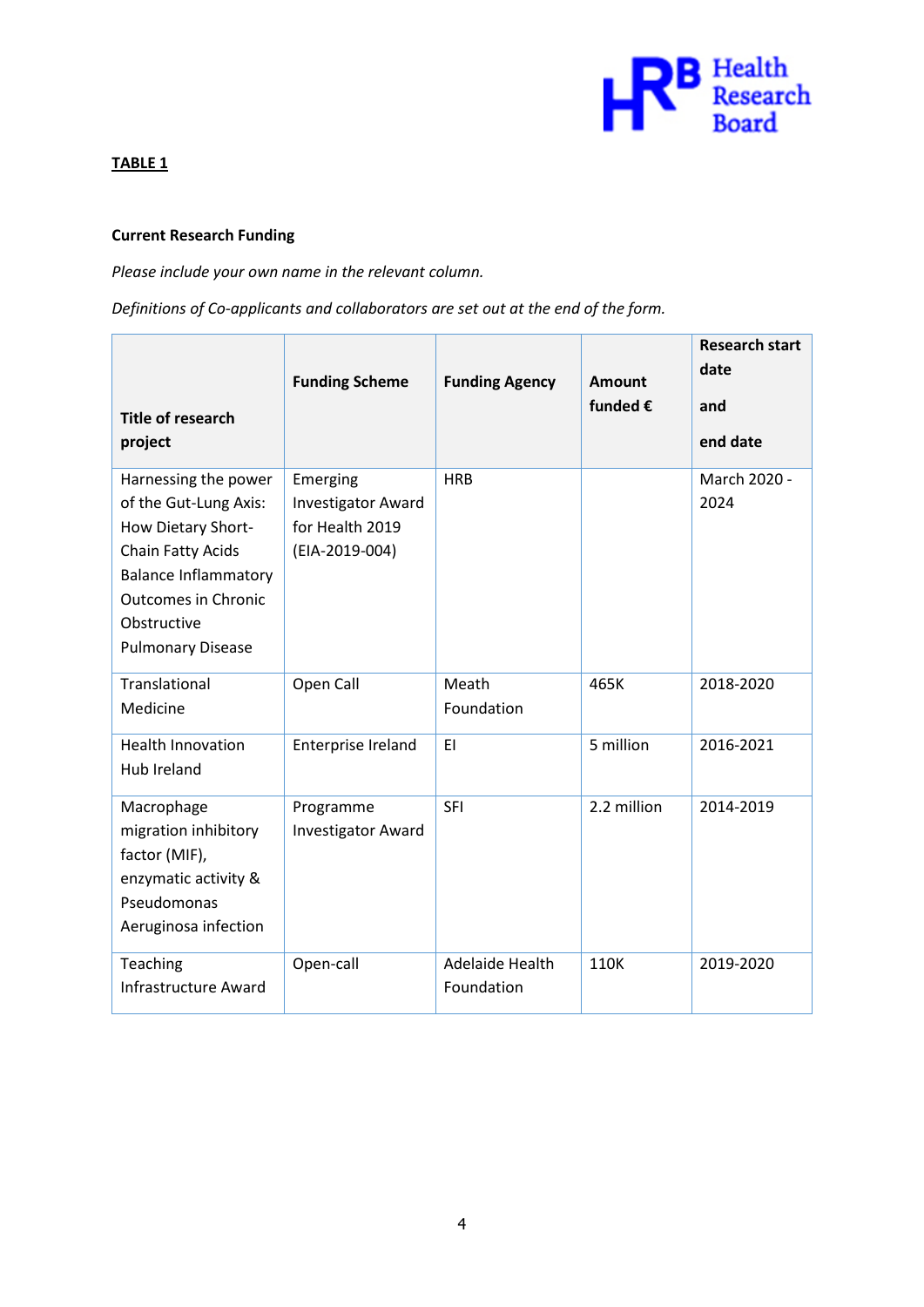

PART B

Please answer the following questions in respect of any person or body connected with you. You should disclose any interests that you could (a) reasonably expected to be aware of and (b) could involve a conflict of interest or materially influence you in the performance of your functions for the HRB.

For this purpose, persons and bodies connected with a member should include:

- (a) a spouse, parent, brother, sister, child or step-child;
- (b) a body corporate with which the member is associated;

(c) a person acting as the trustee of any trust, the beneficiaries of which include the member or the persons at (a) above or the body corporate at (b) above; and

(d) a person acting as a partner of the member or of any person or body who, by virtue of

(a) - (c) above, is connected with the member.

|   | Question                                                                                                                                                                                                                                                                                                                               | <b>Connection</b>         | Please complete each question                                                     |
|---|----------------------------------------------------------------------------------------------------------------------------------------------------------------------------------------------------------------------------------------------------------------------------------------------------------------------------------------|---------------------------|-----------------------------------------------------------------------------------|
|   | (and explanatory notes)                                                                                                                                                                                                                                                                                                                | (eg Spouse,<br>child etc) | If you have no interests to declare<br>against a question - please write<br>none. |
| 1 | Please provide a listing of the relevant<br>memberships or fellowships of<br>professional bodies or other similar<br>bodies in the public, private or<br>voluntary sector.<br>Please also state if your connection<br>holds offices within those bodies such<br>as President, Chair, Chief Executive,<br><b>Treasurer or Secretary</b> | <b>NONE</b>               | <b>NONE</b>                                                                       |
| 2 | Please provide a listing of the relevant<br>memberships of local authorities, or                                                                                                                                                                                                                                                       | <b>NONE</b>               | <b>NONE</b>                                                                       |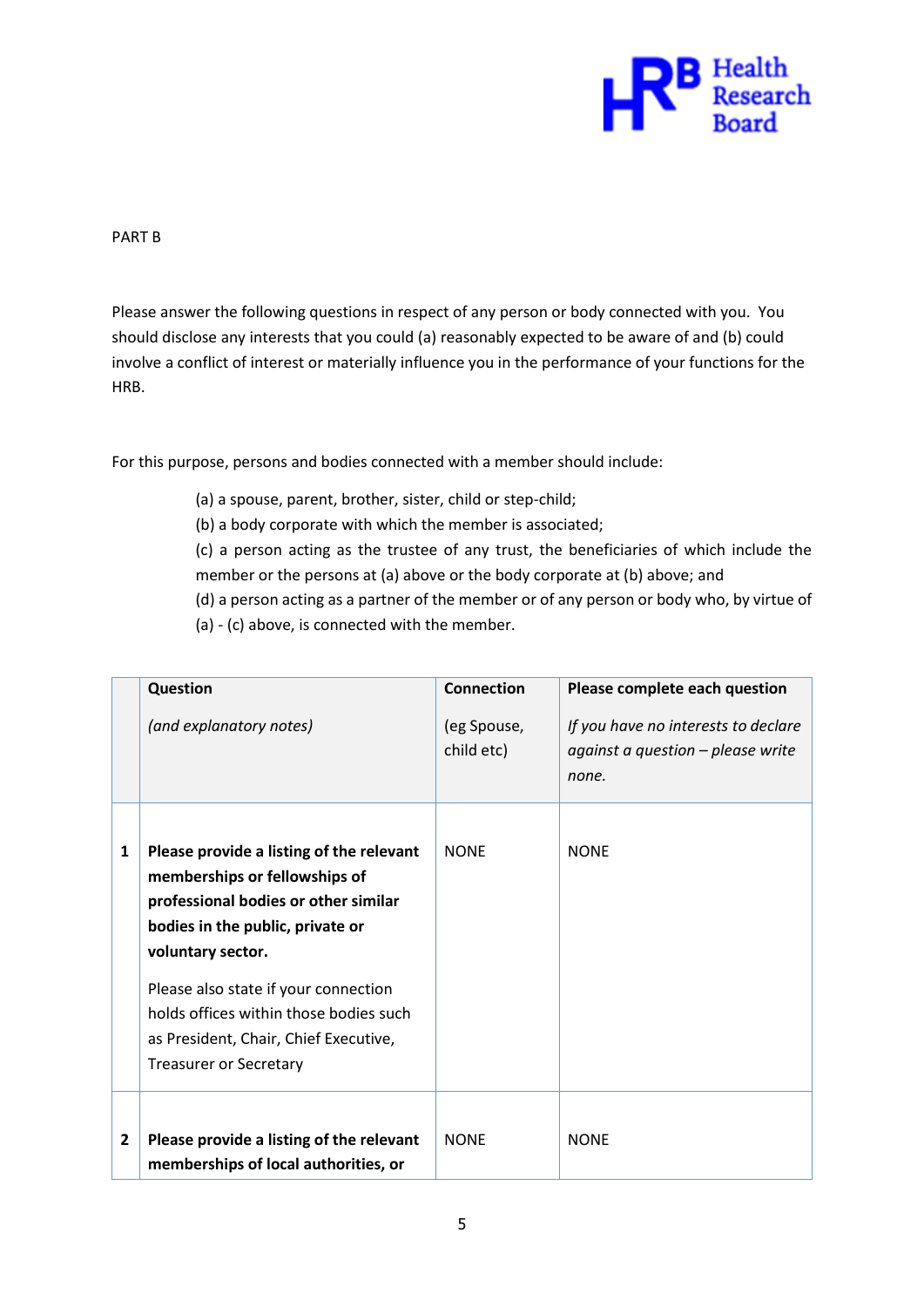

|   | local or national community<br>organisations.<br>Please also state if your connection<br>holds offices within those bodies such<br>as President, Chair, Chief Executive,<br><b>Treasurer or Secretary</b>                                                                                                    |             |             |
|---|--------------------------------------------------------------------------------------------------------------------------------------------------------------------------------------------------------------------------------------------------------------------------------------------------------------|-------------|-------------|
| 3 | Please provide a listing of the positions<br>of authority that your connection(s)<br>holds in relevant charities or voluntary<br>organisations in the field of research or<br>health and social care.<br>When completing this question please<br>state the name of the organisation and<br>the position held | <b>NONE</b> | <b>NONE</b> |
| 4 | Please list other relevant connections<br>with professional bodies, voluntary or<br>other organisations in the field of<br>research or health and social care not<br>already disclosed above.                                                                                                                | <b>NONE</b> | <b>NONE</b> |
| 5 | Please list the consultancies,<br>directorships and/or advisory positions<br>that your connections hold that relate<br>to<br><b>Research medical or healthcare</b><br>pharmaceutical company or<br>organisation<br>public body<br>political party                                                            | <b>NONE</b> | <b>NONE</b> |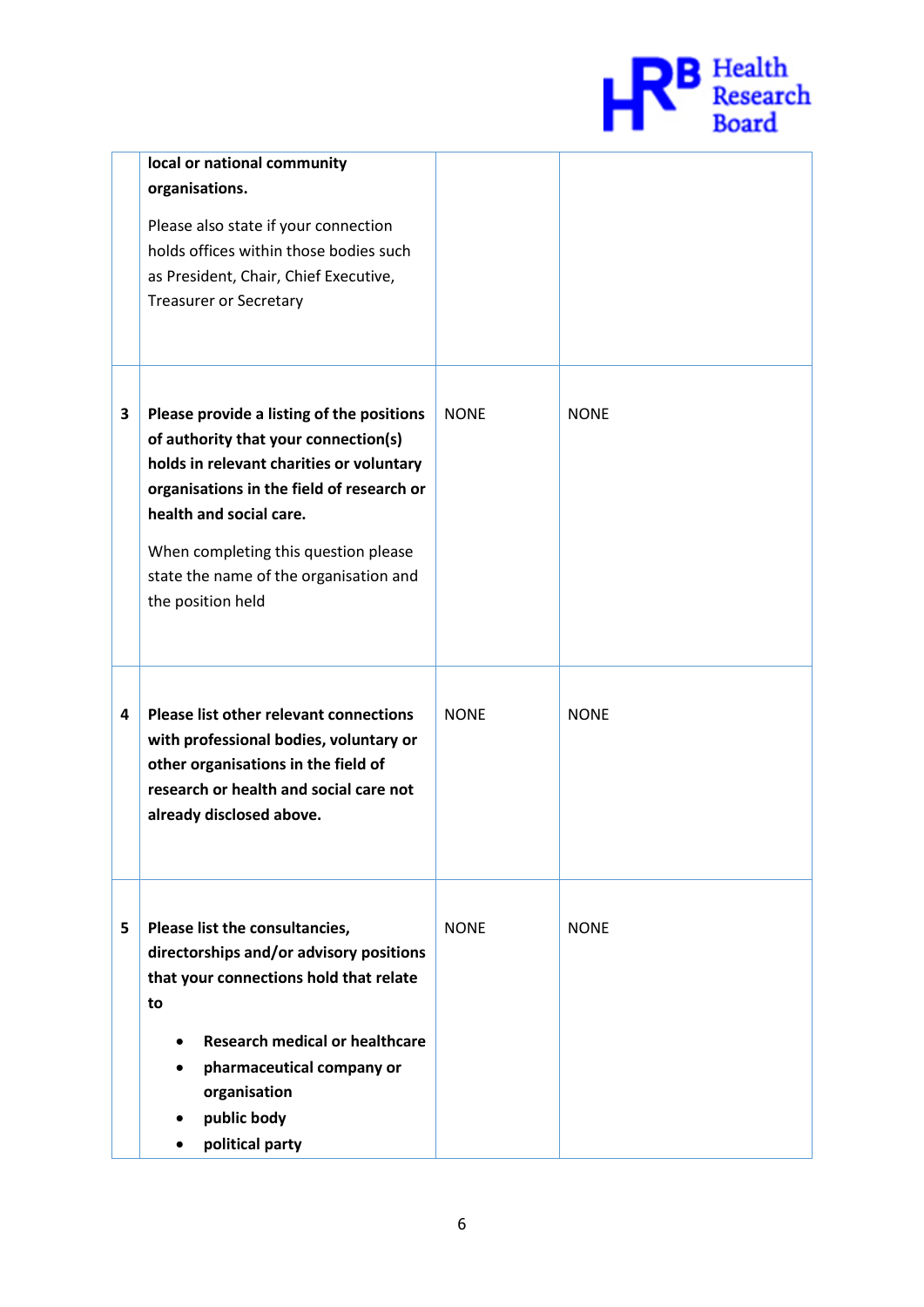

|   | When completing this question please<br>state the name of each organisation,<br>which of the above four categories it<br>belongs to and the nature of your<br>connection's role.                                                                                                                                                                                                                                                        |             |             |
|---|-----------------------------------------------------------------------------------------------------------------------------------------------------------------------------------------------------------------------------------------------------------------------------------------------------------------------------------------------------------------------------------------------------------------------------------------|-------------|-------------|
| 6 | Please list the names of any person(s)<br>or company(s) that your connection is<br>connected with that you are aware of<br>having<br>a contractual arrangement for<br>matters affected by HRB business<br>or<br>is involved in tendering for such a<br>contract<br>When answering this question please<br>state the name of the person, name of<br>company, and the matter affected by<br>HRB business or the contract under<br>tender. | <b>NONE</b> | <b>NONE</b> |
| 7 | Please list your connections relevant<br>membership (including being a<br>shareholder) or association with any<br>other companies, organisations or<br>individuals which may have an interest<br>in the work of the HRB.<br>For the purposes of answering this<br>question shareholdings valued at more                                                                                                                                 | <b>NONE</b> | <b>NONE</b> |
|   | than €15,000 or of more than 5% of the<br>issued capital of a company should be<br>disclosed. It is not necessary to include<br>the value of your shareholding on this<br>form.                                                                                                                                                                                                                                                         |             |             |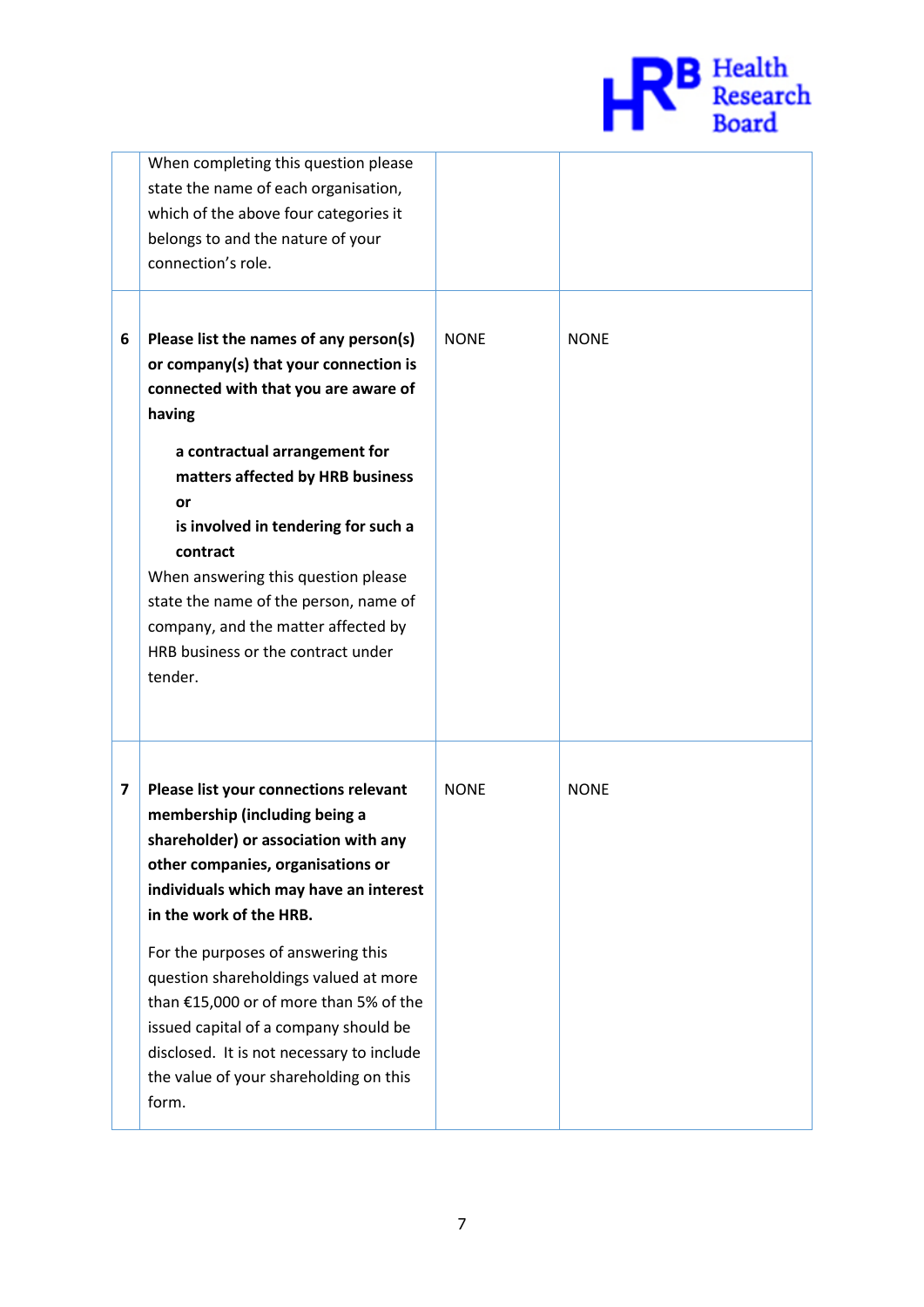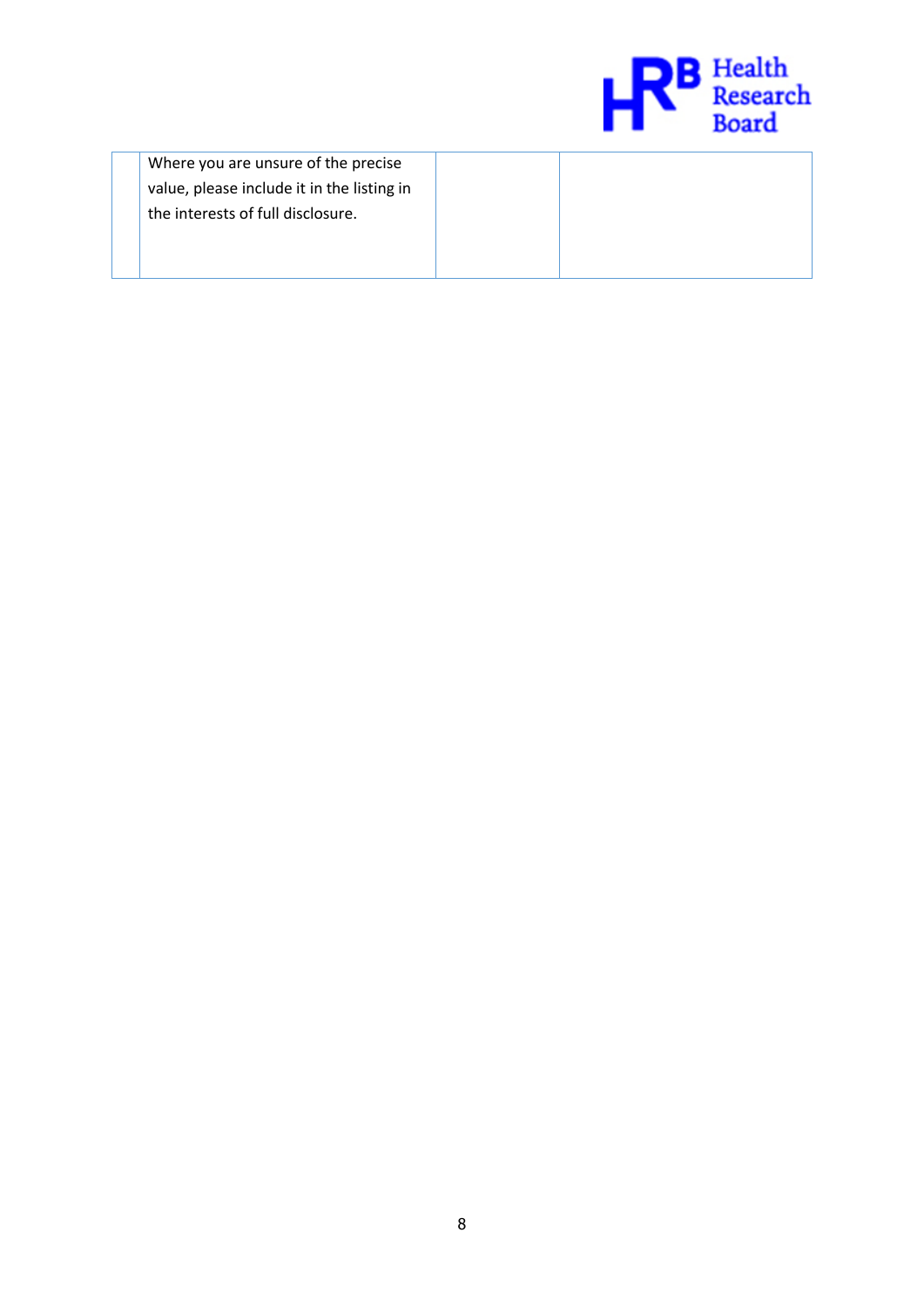

# **TABLE 2**

## **Current Research Funding held by your connection**

*Please include your connection's name in the relevant column.* 

*Definitions of Co-applicants and collaborators are set out at the end of the form.*

| Title of research<br>project | <b>Funding Scheme</b> | <b>Funding Agency</b> | <b>Amount funded</b><br>€ | <b>Research start</b><br>date<br>and<br>end date |
|------------------------------|-----------------------|-----------------------|---------------------------|--------------------------------------------------|
| None                         |                       |                       |                           |                                                  |